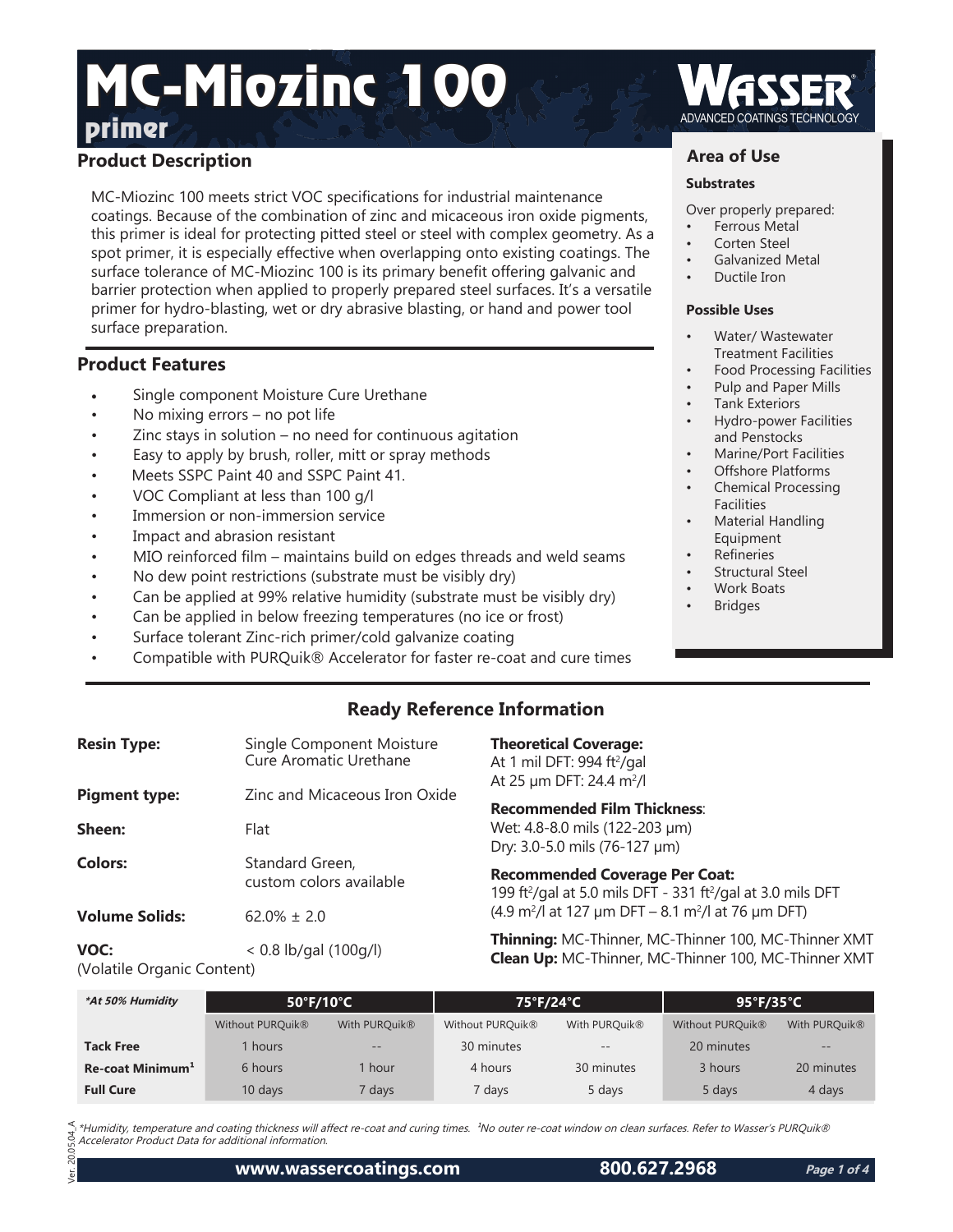## **Primer** ADVANCED COATINGS TECHNOLOGY MC-Miozinc 100

## **Recommended Systems**

#### **Ferrous Metals (Full Removal):**

| 1st Coat: MC-Miozinc 100<br>2nd Coat: Polyflex 102 Rapid Thane<br>Total System DFT:                  | 3.0-5.0 mils DFT<br>6.0-10.0 mils DFT<br>8.0-14.0 mils DFT |  |
|------------------------------------------------------------------------------------------------------|------------------------------------------------------------|--|
| 1st Coat: MC-Miozinc 100<br>2ndCoat: MC-Ferrox B 100<br>3rdCoat: MC-Ferrox A 100<br>Or MC-Luster 100 | 3.0-5.0 mils DFT<br>3.0-5.0 mils DFT<br>2.0-4.0 mils DFT   |  |
| Total System DFT:                                                                                    | 8.0-14.0 mils DFT                                          |  |
| <b>Ferrous Metals (Overcoat):</b>                                                                    |                                                            |  |
| 1st Coat: MC-Miozinc 100 (Spot Prime)<br>2nd Coat: MC-Universal100<br>3rd Coat: MC-Ferrox A 100      | 3.0-5.0 mils DFT<br>4.0-5.5 mils DFT<br>2.0-4.0 mils DFT   |  |

| 2nd Coat: MC-Universal100 | 4.0-5.5 mils DFT  |
|---------------------------|-------------------|
| 3rd Coat: MC-Ferrox A 100 | 2.0-4.0 mils DFT  |
| Or MC-Luster 100          |                   |
| Total System DFT:         | 9.0-14.5 mils DFT |
|                           |                   |

#### **Ferrous Metals (Immersion/NSF):**

| 1st Coat: MC-Miozinc 100<br>2nd Coat: Polyflex 201 PW NSF<br>Total System DFT:           | 3.0-5.0 mils DFT<br>30.0-100.0 mils DFT<br>33.0-105.0 mils DFT |
|------------------------------------------------------------------------------------------|----------------------------------------------------------------|
| 1st Coat: MC-Miozinc 100<br>2nd Coat: Polyflex 59 PW NSF<br>3rd Coat: Polyflex 59 PW NSF | 3.0-5.0 mils DFT<br>9.0.-12.0 mils DFT<br>9.0-12.0 mils DFT    |
| Total System DFT:                                                                        | 21.0-29.0 mils DFT                                             |
|                                                                                          |                                                                |

#### **Ferrous Metals (Immersion/Severe Service):**

| 1st Coat: MC-Miozinc100<br>2nd Coat: MC-Tar 100 | 3.0-5.0 mils DFT<br>5.0-7.0 mils DFT |
|-------------------------------------------------|--------------------------------------|
| 3rd Coat: MC-Tar 100                            | 5.0-7.0 mils DFT                     |
| Total System DFT:                               | 13.0-19.0 mils DFT                   |

#### **Ferrous Metals (Immersion/Light Color Topcoat):**

| 1st Coat: MC-Miozinc 100     | 3.0-5.0 mils DFT  |
|------------------------------|-------------------|
| 2nd Coat: MC-Tar 100         | 5.0-7.0 mils DFT  |
| 3rd Coat: MC-Ballastcoat 100 | 3.0-4.0 mils DFT  |
| Total System DFT:            | 9.0-13.0 mils DFT |

#### **Galvanized Metal:**

| 1st Coat: MC-Miozinc 100 (Spot Prime) | 3.0-5.0 mils DFT  |
|---------------------------------------|-------------------|
| 2nd Coat: MC-Miomastic 100            | 3.0-5.0 mils DFT  |
| 3rd Coat: MC-Ferrox A 100             | 2.0-4.0 mils DFT  |
| Or MC-Luster 100                      |                   |
| Total System DFT:                     | 8.0-14.0 mils DFT |

#### **Corten/Weathering Steel:**

| 1st Coat: MC-Miozinc 100<br>2ndCoat: MC-Ferrox B 100<br>3rdCoat: MC-Ferrox A 100 | 3.0-5.0 mils DFT<br>3.0-5.0 mils DFT<br>2.0-4.0 mils DFT |
|----------------------------------------------------------------------------------|----------------------------------------------------------|
| Or MC-Luster 100<br>Total System DFT:                                            | 8.0-14.0 mils DFT                                        |
| Two-Coat System Option                                                           | <b>COLO 1 DET</b>                                        |

| 1st Coat: MC-Miozinc 100 (Spot Prime) | 3.0-5.0 mils DFT  |
|---------------------------------------|-------------------|
| 2nd Coat: Polyflex 102 Rapid Thane    | 6.0-10.0 mils DFT |
| Total System DFT:                     | 9.0-15.0 mils DFT |
|                                       |                   |

\*Other Systems are available. Contact your Wasser Representative to answer any questions.

### **Compatible Coatings**

**Primers:** MC-Zinc 100 MC-Ferroclad 100 MC-Universal 100

**Topcoats:** MC-Ferrox A 100 MC-Luster 100 MC-Shieldcoat 100 MC-Tar 100 MC-Ballastcoat 100 **Intermediates:**

MC-Miomastic 100 MC-Ferrox B 100 MC-CR 100 MC-Tar 100 MC-Universal 100

**Thick Film Topcoats:** Polyflex 102, 103 and 106 Rapid Thane Polyaspartic products

All Wasser Polyflex Polyurea products

**Coating Accelerator\*** PURQuik® Accelerator

\*Use only with a Wasser recommended intermediate

## **Surface Preparation**

#### **Ferrous Metal, Corten/Weathering Steel**

Use SSPC-SP1 solvent cleaning to remove oil and grease or other contaminants prior to employing surface preparation methods.

Blast clean surfaces for severe or immersion service projects to SSPC-SP10/NACE No. 2 Near White Metal finish. Prepare surfaces for atmospheric service projects to SSPC-SP6/NACE No. 3 Commercial Blast Clean finish. For minimum surface preparation use conscientious SSPC-SP2 hand tool cleaning or SSPC-SP3 power tool cleaning methods to remove corrosion and loose or failing paint (feather edges of sound, existing paint back to a firm edge).

High Pressure Water Cleaning SSPC-SP12/NACE No.5 to a minimum WJ3/NV2 may also be used to prepare ferrous metal surfaces for atmospheric service projects.

Surface preparation methods should produce a surface profile of 1.5 - 3.5 mils (38.1-88.9 μms).

#### **Galvanized Metal**

Prepare surfaces using SSPC-SP1 Solvent Cleaning and SSPC-SP12/NACE No. 5 Low Pressure Water Cleaning methods to remove surface contamination. Supplement weathered galvanized surface preparation with SSPC-SP2 and SP3 Hand and Power Tool cleaning to remove excessive corrosion and impart surface profile on bare metal. Supplement new galvanized surface cleaning with SSPC-SP16 to impart surface profile and support mechanical adhesion.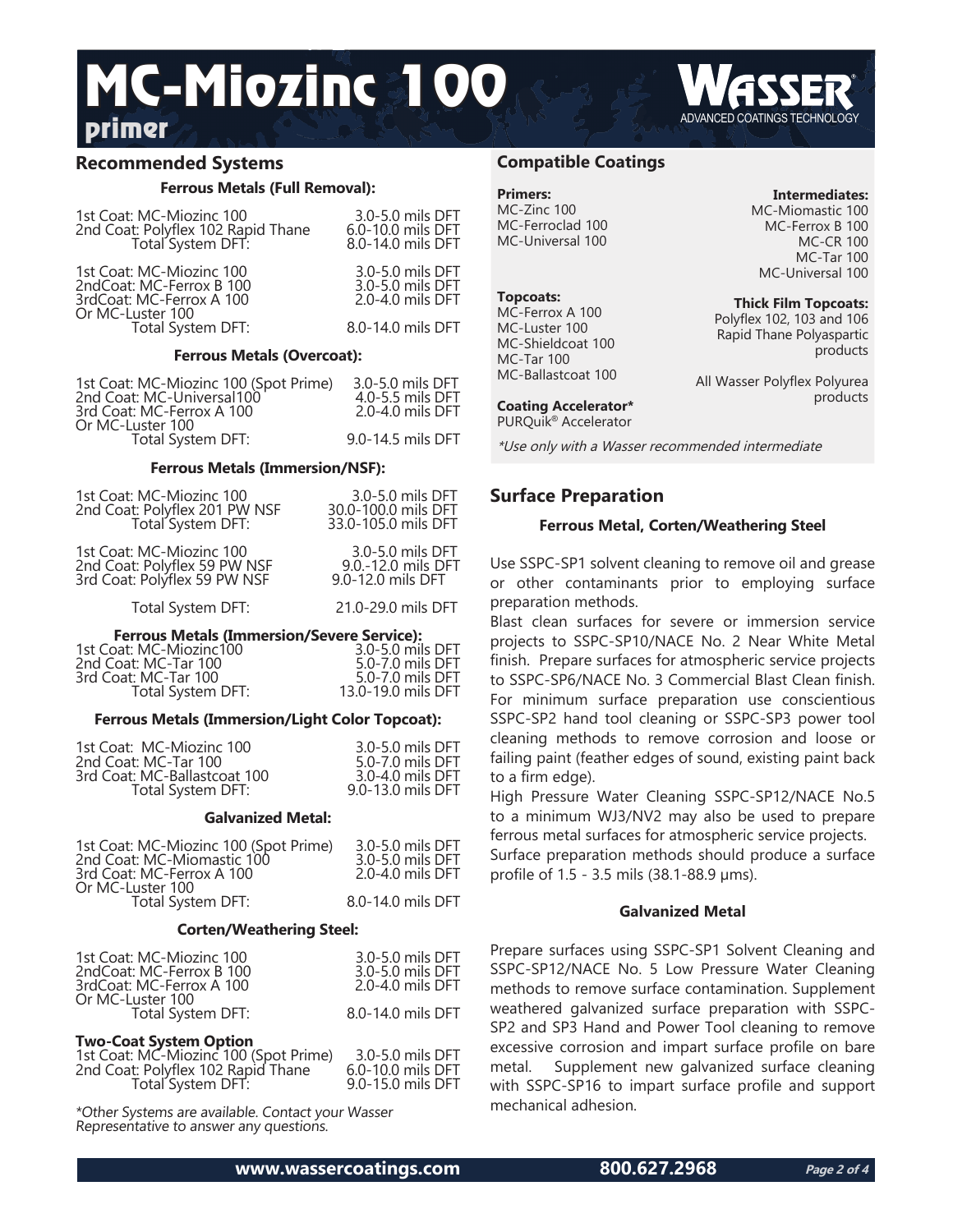## **Primer** ADVANCED COATINGS TECHNOLOGY MC-Miozinc 100



## **Good Practices**

The surface to be coated must be dry, clean, dull, and free from dirt, grease, oil, rust, mill scale, salts or any other surface contaminants that interfere with adhesion.

Ensure welds, repair areas, joints, and surface defects exposed by surface preparation are properly cleaned and treated prior to coating application.

Areas of oxidation after surface preparation and prior to coating application, should be prepared to specified standard.

Consult the referenced standards, SSPC-PA1 and your Wasser Representative for additional information or recommendations.

## **Application Information**

MC-Miozinc 100 can be applied by brush, roll, mitt, airless spray and conventional spray. Follow proper mixing instructions before applying.

## **Mixing:**

Material temperature must be 5° F above the dew point before opening and agitating. Power mix thoroughly prior to application.

**Do not keep under constant agitation.**

Apply a 3-6 oz solvent float over material to prevent moisture intrusion and cover pail.

## **Brush/Roller:**

Brush: Natural Fiber<br>Roller: Natural or svi Natural or synthetic fiber cover Nap:  $\frac{1}{4}$ " to  $\frac{3}{8}$ " Core: Phenolic Reduction: Typically not required. If necessary, reduce with MC-Thinner 100 or MC-Thinner XMT

## **Airless Spray:**

| Pump Ratio:                           | $28 - 40:1$                                             |
|---------------------------------------|---------------------------------------------------------|
| Pressure:                             | 2400 - 2800 psi                                         |
| Hose:                                 | $\frac{1}{4}$ " to $\frac{3}{8}$ "                      |
| Tip Size:                             | $0.013 - 0.017$                                         |
| Filter Size:                          | 60 mesh (250 µm)                                        |
|                                       | Reduction: Typically not required. If necessary, reduce |
| with MC-Thinner 100 or MC-Thinner XMT |                                                         |

## **Conventional Spray/HVLP:**

| Fluid Nozzle:                                           | E Fluid Tip                 |  |
|---------------------------------------------------------|-----------------------------|--|
| Air Cap:                                                | 704 or 765                  |  |
| Atomizing Air:                                          | 45 - 75 lbs.                |  |
| Fluid Pressure:                                         | $15 - 20$ lbs.              |  |
| Hose:                                                   | $\frac{1}{2}$ " ID; 50' Max |  |
| Reduction: Typically not required. If necessary, reduce |                             |  |
| with MC-Thinner 100 or MC-Thinner XMT                   |                             |  |

## **Reducer:**

MC-Thinner, MC-Thinner 100, or MC-Thinner XMT. Reduction is typically not required. If desired, thin up to 15% with MC-Thinner or MC-Thinner 100. MC-Thinner XMT is an exempt solvent specially formulated for Series 100 MCU. Thin in accordance with local and federal regulatory standards

## **Clean up:**

MC-Thinner, MC-Thinner 100. If Wasser thinners are not available, use MEK, MIBK, Xylene, a 50:50 blend of Xylene and MEK or MIBK, or acetone for clean up only. Do not add unauthorized solvents to a Wasser coating

## **Certifications and Qualifications**

Meets SSPC Paint 40 and SSPC Paint 41. VOC Compliant ≤ 0.8 lbs/gal (100 gr/ltr) (National Standards for Industrial Maintenance Coating, and SCAQMD Rule 1113 IM Coating, Zinc Rich IM Primer).

Cal Trans – Qualified Product – "Organic Zinc-Rich Primer" List

**www.wassercoatings.com 800.627.2968**

**Page 3 of 4**